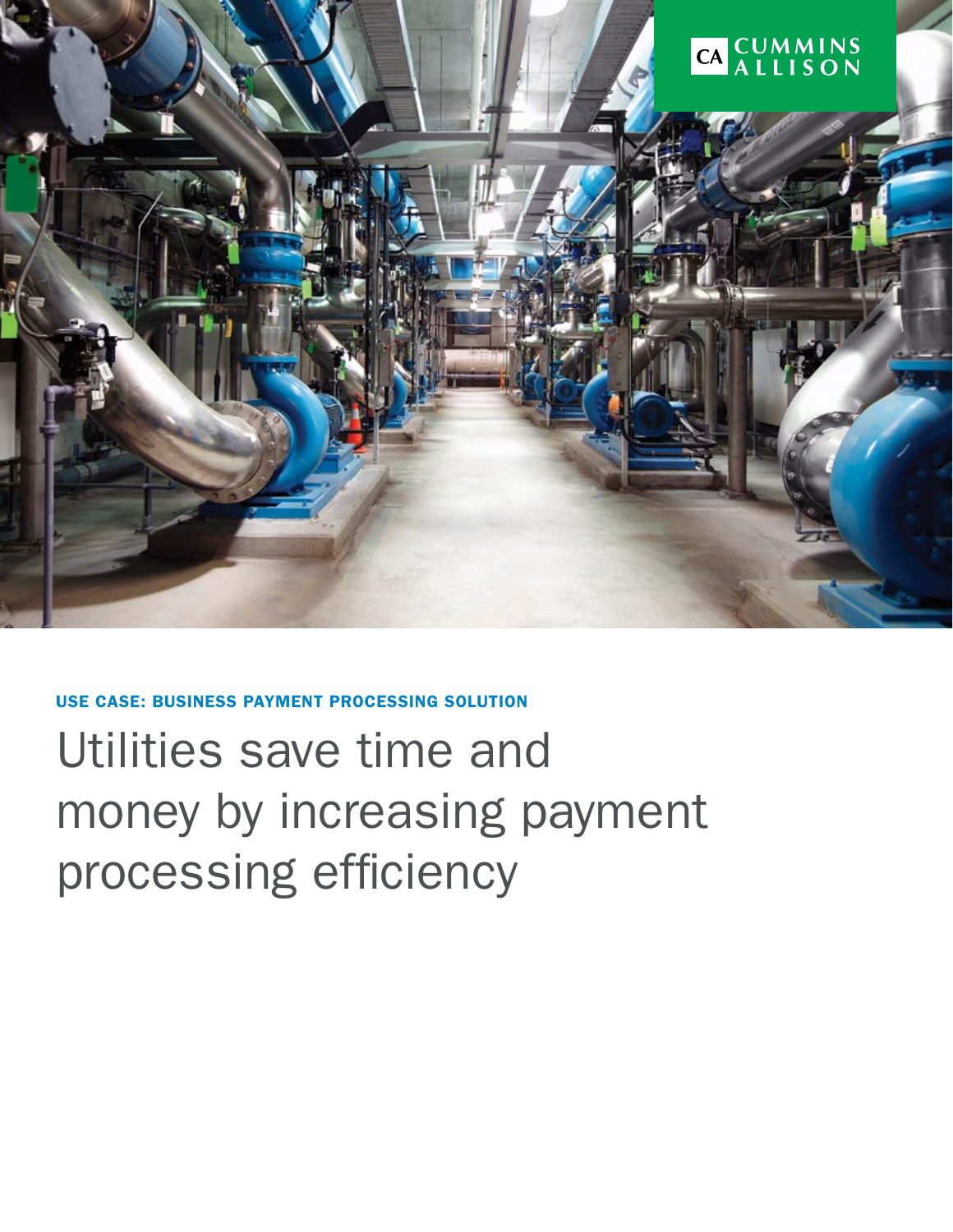## Improve check and deposit processing efficiency and save



#### Checks still relevant

According to the 2011 Consumer Trends Survey,<sup>1</sup> 59% of online households had paid a bill with a check in the same time period in which 73% had paid a bill online.<sup>2</sup> So, while bill payment by check is generally on the decline, consumers want flexibility in their payment choices above all. The most current Federal Reserve data shows that 27.8 billion checks – \$32.4 trillion – were written in  $2009$ , $3$  evidence that checks still play a vital role in the bill payment landscape.

Reasons cited for paying bills by check include:

- Some billers only accept checks
- Paper trail helps keep track of paying bills
- Uncomfortable with security of paying bills over Internet

Utilities still process large numbers of paper checks, and the per-item cost of processing those checks is rising. Utilities are forced to rein in costs by improving

check- and deposit-processing efficiency. Promoting stronger cash flow is another critical piece of this strategy – accomplished by converting check payments to available funds as quickly as possible after receipt. Processing check payments electronically helps utilities achieve both goals, creating additional savings by eliminating the need to transport checks.

#### Multiple payment types, multiple processes

Accepting multiple forms of payment is beneficial from a customer service perspective, but it increases employee workloads and associated payment handling costs at a time when staff reductions are common. Consequently, many utilities have fragmented processes for handling payments.

Multiple devices, work stations and operators create a division between steps in the process. Work is compartmentalized and shuttled between physical areas, increasing the likelihood of lost time, lost documents and errors. Customer service complaints arise when mistakes are made, or the bank calls to report an inaccurate deposit amount.

In a manual process, checks are typically totaled with a 10-key calculator, magnifying the potential for errors. Many utilities photocopy both sides of the checks and file or archive the copies after recording payments. The work doesn't end there, of course – because checks must also be prepared for deposit and delivered to the financial institution (FI).

These tasks might all be performed by a single individual, divided between several people, or even distributed throughout an entire office. How much of your organization's process is still performed

manually? How often have you thought, as this utility did, "there must be a better, faster way to do this?"

#### Utility seeks total system solution

A city water department was looking for a faster, more efficient way to handle payments. They receive cash and check payments with remittance coupons from residents. Cashiers count the currency by hand. Checks and remittance coupons are fed through a tabletop pocket scanner that is interfaced with an online paymentprocessing system.

They wanted these challenges addressed:

- Counting currency by hand is labor intensive and prone to error
- Their check scanner operates slowly 60 to 80 documents per minute
- The process requires significant overtime to get work done, driving up payroll expenses
- A total system solution is needed to maximize efficiency

A city water department was looking for a faster, more efficient way to handle payments.



<sup>1</sup> 2011 Consumer Trends Survey: Financial Services Continue the Digital Shift, Fiserv

<sup>&</sup>lt;sup>2</sup> 2011 Billing Household Survey: Consumer Survey of Billing and Payment Practices Underscores the Need to Offer and Promote Multiple Billing and Payment Options, Fiserv

<sup>&</sup>lt;sup>3</sup> 2010 Federal Reserve Payments Study (citing the 2010 Depository Institutions Payments Study)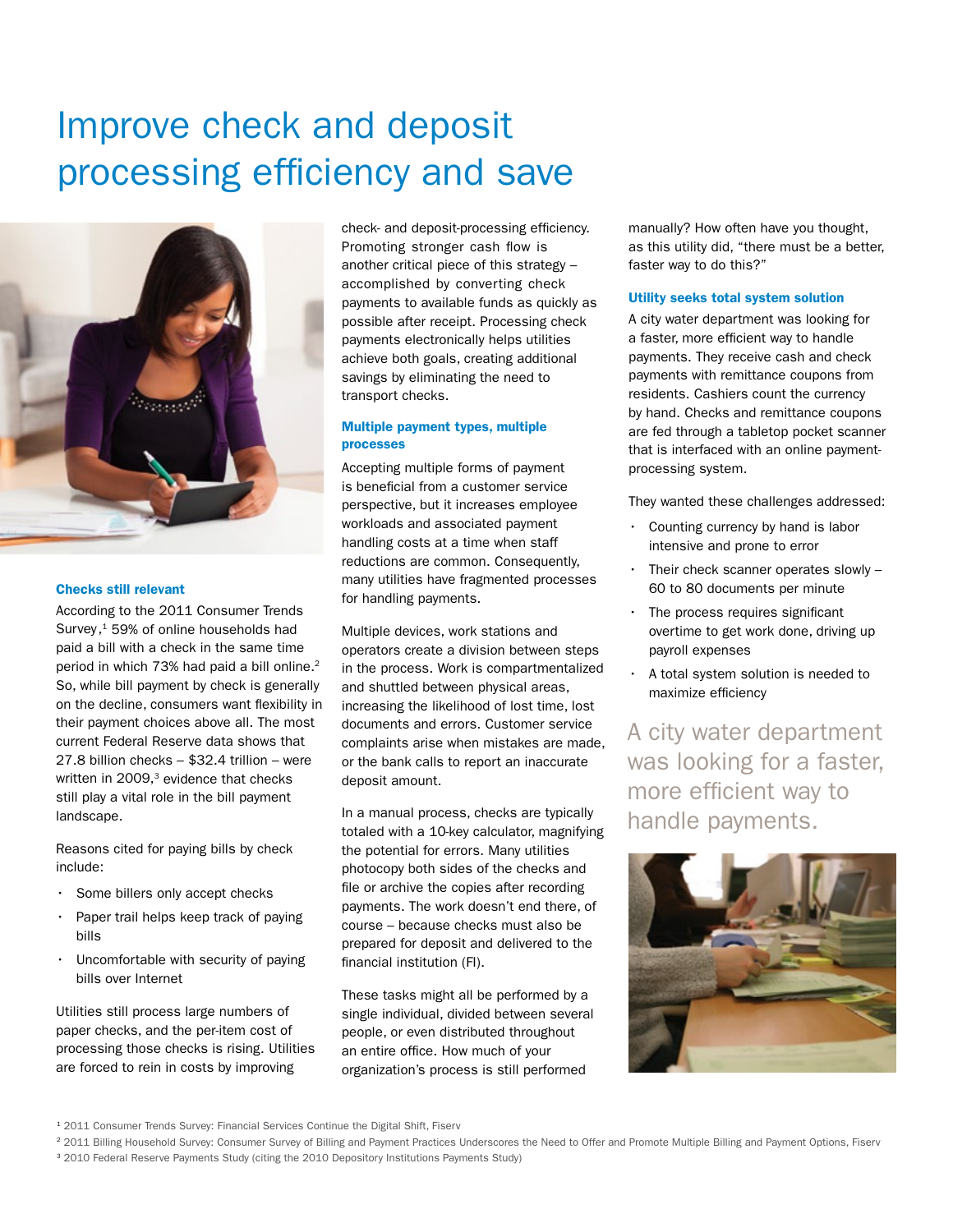



#### Successful automation: device is key

The large check volumes processed by utilities require a robust solution. Although remote deposit capture (RDC) is an adequate means of check electronification for many bank customers, it is frequently less than ideal for utilities. For one thing, RDC makes no provision for the expedient processing of cash payments. The currency must either be hand-counted, or a currency counter must be used in addition to the check scanner.

Accelerated processing of both cash and checks enables employees to spend more time providing customer service and tending to other value-added tasks. While most repetitive manual processes can benefit from automation – the fewer devices used, the greater the benefit. The utility needed one piece of equipment that could be used to process cash, checks and payment coupons – as well as to interface with the payment system provider.

From their FI, the water department learned about a device that would meet this challenge head-on. What's more, the implementation of this ideal solution was simple and straightforward. In this case, the device used was key to their success.

#### Keep cash and checks together

Due to the tremendous amount of overtime spent hand-counting cash payments, the utility's purchase of a Cummins Allison JetScan iFX® was immediately justified by the machine's industry-leading currency

Utility companies all over the country are learning about and implementing a new solution for automating a time-consuming manual process, with excellent results.

processing speed; but in the same footprint they had the fastest tabletop check processor, too. At 400 documents per minute, no other check scanner can match the speed of JetScan iFX.

No other scanner processes currency as well as checks, either. Now utilities like the water department can process both their cash and check payments quickly and accurately on one device. With optional software, check archiving and deposit balancing can also be accomplished with JetScan iFX, still using one machine and in a fraction of the time that they previously spent just counting their cash.

#### Save time, and affordably improve productivity

Utility companies all over the country are learning about and implementing a new solution for automating a time-consuming manual process, with excellent results. When all items can be processed on one



Processing cash and checks using JetScan iFX

device, by the same person, in whatever sequence makes the best sense for your operation, real efficiency can be achieved. With a single piece of equipment, you can:

- Stop moving work from station to station
- Reduce down time
- Lower maintenance costs
- Shorten training and transition period

Many companies continue using errorprone manual processes in the belief that their volumes do not merit an automated solution. If the real cost of lost documents and errors is not known, you may think that the price of automating is too high – or that the solutions you have seen are not the best answer for your needs. The cost-effective JetScan iFX proves its value with immediate results that justify your investment.